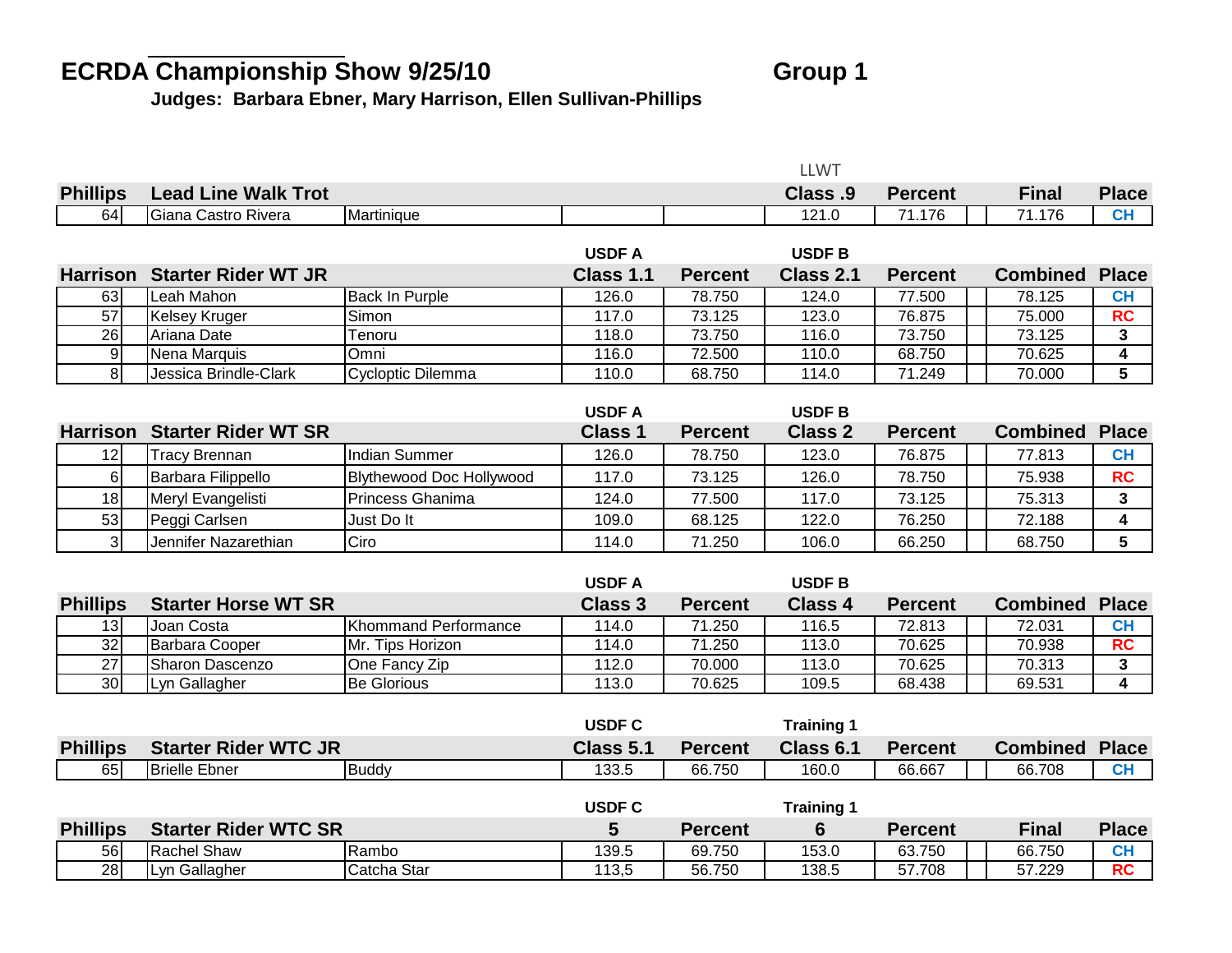|                 |                             |              | <b>USDF C</b> |                | Training $\cdot$ |                |        |              |
|-----------------|-----------------------------|--------------|---------------|----------------|------------------|----------------|--------|--------------|
| <b>Phillips</b> | <b>Starter Horse WTC JR</b> |              | Class 7.1     | <b>Percent</b> | Class 8.1        | <b>Percent</b> | Final  | Place        |
| 51              | Brianna Gonzalez            | IHeaven Sent | 143.0         | .500           | 163.0            | 67.917         | 69.709 | $\sim$<br>vп |
| 52              | Jaime Kelly                 | Chances Are  | 122.0         | 61.500         | 147.0            | 61.250         | 61.125 | <b>RC</b>    |

|    |                                      |                         | <b>USDF C</b>  |                | Training 1     |                |                 |              |
|----|--------------------------------------|-------------------------|----------------|----------------|----------------|----------------|-----------------|--------------|
|    | <b>Harrison Starter Horse WTC SR</b> |                         | <b>Class 7</b> | <b>Percent</b> | <b>Class 8</b> | <b>Percent</b> | <b>Combined</b> | Place        |
| 25 | IMelissa Tomasello                   | Chloe                   | 149.0          | 74.500         | 181.0          | 75.417         | 74.958          | $\sim$<br>vп |
| 21 | Jessica Sagui                        | Midsummer Night's Dream | 146.0          | 73.000         | 161.0          | 67.083         | 70.042          | <b>RC</b>    |

|              |                          |                      | <b>Training 2</b> |                | <b>Training 3</b> |                |                 |              |
|--------------|--------------------------|----------------------|-------------------|----------------|-------------------|----------------|-----------------|--------------|
| <b>Ebner</b> | <b>Training Level JR</b> |                      | <b>Class 12.1</b> | <b>Percent</b> | <b>Class 13.1</b> | <b>Percent</b> | <b>Combined</b> | <b>Place</b> |
| 19           | IMorgan Lubner           | Fein Jewel           | 197.0             | 70.357         | 181.5             | 72.600         | 71.479          | CF           |
| 68           | Danielle Walawender      | <b>IPhiladelphia</b> | 189.5             | 67.679         | 174.5             | 69.800         | 68.739          | <b>RC</b>    |
| 31           | <b>Natalie Cribbin</b>   | Just Do It           | 180.5             | 64.464         | 166.5             | 66.600         | 65.532          | ◠            |

|                 |                          |                               | <b>Training 2</b> |                | <b>Training 3</b> |                |                       |           |
|-----------------|--------------------------|-------------------------------|-------------------|----------------|-------------------|----------------|-----------------------|-----------|
| <b>Ebner</b>    | <b>Training Level SR</b> |                               | Class 12          | <b>Percent</b> | Class 13          | <b>Percent</b> | <b>Combined Place</b> |           |
|                 | Joyce Wilkins            | <b>PR's Promise-Airy Note</b> | 205.5             | 73.393         | 182.0             | 72.800         | 73.096                | <b>CH</b> |
| 22              | Susan Helm               | Snickers                      | 176.0             | 62.857         | 160.5             | 64.200         | 63.529                | <b>RC</b> |
| 33 <sup>1</sup> | Caryl Kelly              | Wieland O                     | 161.5             | 57.679         | 161.5             | 64.600         | 61.139                | 3         |
| 55              | Lori Farace              | Perfectly Buff                | 162.0             | 57.857         | 152.0             | 60.800         | 59.329                | 4         |
| 73              | Lucille Pauline          | Dials Sparks                  | 161.0             | 57.500         | 144.0             | 57.600         | 57.550                | 5         |
| 67              | Elis Priori              | <b>Marcus Aurelius</b>        | elim              | 0.000          | 148.0             | 59.200         | 29.600                | 6         |

|              |                       |                                                 |                   |          | <b>Training 3</b>  |                |                       |              |
|--------------|-----------------------|-------------------------------------------------|-------------------|----------|--------------------|----------------|-----------------------|--------------|
| <b>Ebner</b> |                       | <b>Training SR Having Shown Above 2nd Level</b> |                   |          | <b>Class 13.01</b> | <b>Percent</b> | Final                 | <b>Place</b> |
| 46           | <b>Ilris Bielv</b>    | <b>I</b> Kosmic Karma                           |                   |          | 172.5              | 69.000         | 69,000                | <b>CH</b>    |
|              |                       |                                                 |                   |          |                    |                |                       |              |
|              |                       |                                                 | First 2           |          | First 3            |                |                       |              |
| <b>Ebner</b> | <b>First Level JR</b> |                                                 | <b>Class 15.1</b> | ⊺Percent | <b>Class 16.1</b>  | <b>Percent</b> | <b>Combined Place</b> |              |
|              |                       |                                                 |                   |          |                    |                |                       |              |

72**| |**Laura Boyce |Sacchi+ | 250.5 | 67.703 | 198.5 | 64.032 | | 65.867 | CH 20 Devon Nolt Thanks To Daddy 235.0 63.514 201.5 65.000 64.257 **RC** 5 Alexa DiCiurcio Fancy Delray 222.5 60.135 179.0 57.742 58.939 **3**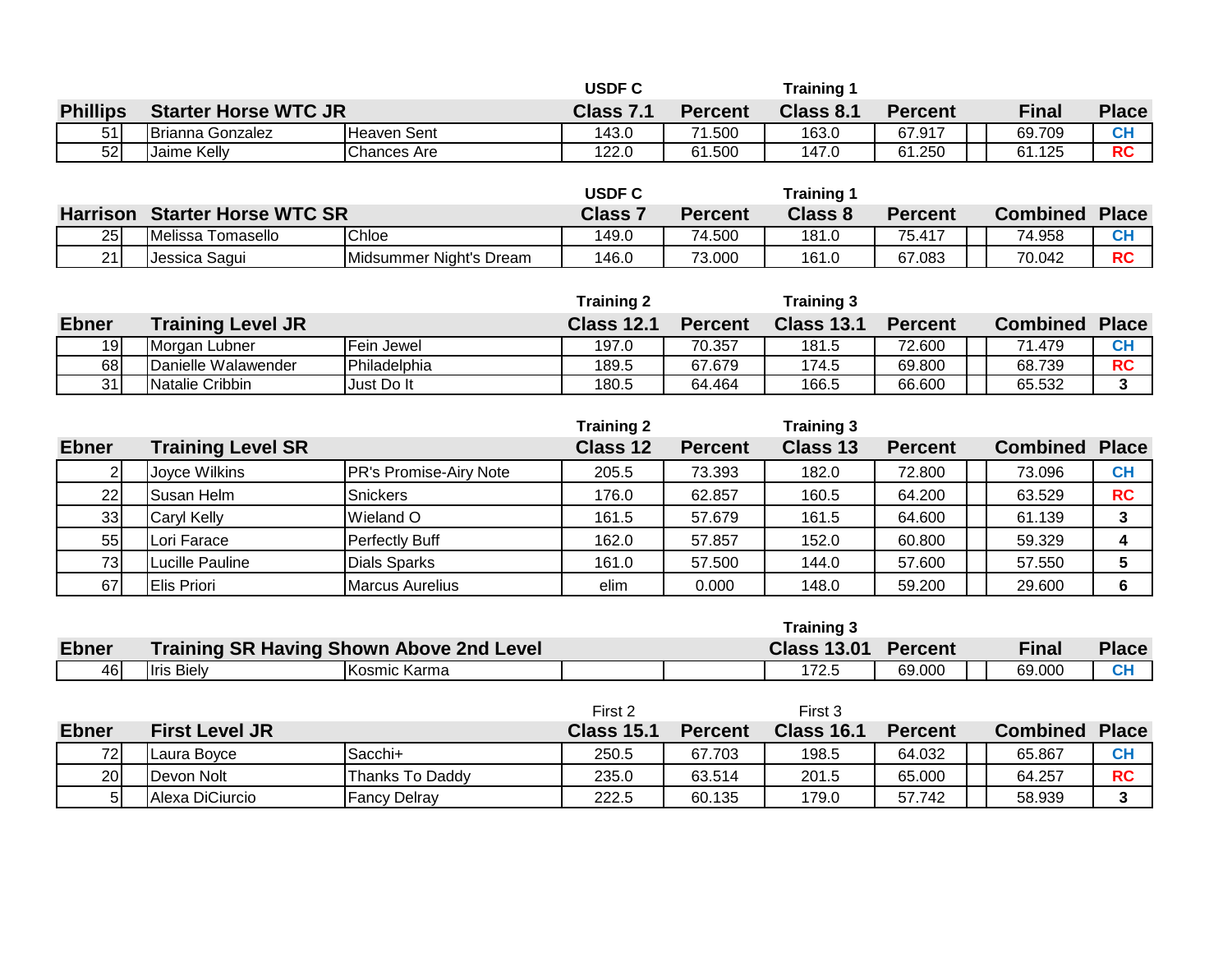|                 |                                      |                                                     |                   |                  | First 3              |                  |                       |                              |
|-----------------|--------------------------------------|-----------------------------------------------------|-------------------|------------------|----------------------|------------------|-----------------------|------------------------------|
| <b>Harrison</b> |                                      | First Level JR Having Shown Above 2nd Level         |                   |                  | <b>Class 16.11/2</b> | <b>Percent</b>   | <b>Final</b>          | <b>Place</b>                 |
| 40              | Ashley Rickabaugh                    | <b>Mystical Magic</b>                               |                   |                  | 236.0                | 76.129           | 76.129                | <b>CH</b>                    |
| 41              | Ashley Rickabaugh                    | PR's Promise-Airy Note                              |                   |                  | 220.0                | 70.968           | 70.968                | $\overline{RC}$              |
|                 |                                      |                                                     |                   |                  |                      |                  |                       |                              |
|                 |                                      |                                                     | First 2           |                  | First 3              |                  |                       |                              |
| <b>Phillips</b> | <b>First Level SR</b>                |                                                     | <b>Class 15</b>   | <b>Percent</b>   | <b>Class 16</b>      | <b>Percent</b>   | <b>Combined</b>       | <b>Place</b>                 |
| 66              | <b>Kirsten Swenson</b>               | <b>Genuine Gold</b>                                 | 267.0             | 72.162           | 217.0                | 70.000           | 71.081                | <b>CH</b>                    |
| 69              | Nicole Ivins                         | Dartanian                                           | 264.0             | 71.351           | 219.0                | 70.645           | 70.998                | <b>RC</b>                    |
| 50              | Nicole McKinley                      | Serendipity                                         | 228.5             | 61.757           | 186.0                | 60.000           | 60.878                | $\mathbf{3}$                 |
|                 |                                      |                                                     |                   |                  |                      |                  |                       |                              |
|                 |                                      |                                                     |                   |                  | First 3              |                  |                       |                              |
| <b>Phillips</b> |                                      | First Level SR Having Shown Above 2nd Level         |                   |                  | <b>Class 16.01</b>   | <b>Percent</b>   | <b>Final</b>          | <b>Place</b>                 |
| 45              | <b>Iris Biely</b>                    | Don Cooper                                          |                   |                  | 235.0                | 75.806           | 75.806                | CH                           |
| 36              | George Rickabaugh                    | <b>Mystical Magic</b>                               |                   |                  | 234.0                | 75.484           | 75.484                | <b>RC</b>                    |
|                 |                                      |                                                     |                   |                  |                      |                  |                       |                              |
|                 |                                      |                                                     |                   |                  | FS <sub>1</sub>      |                  |                       |                              |
| <b>Phillips</b> | <b>First Level Musical Freestyle</b> |                                                     |                   |                  | <b>Class 16.9</b>    | <b>Percent</b>   | <b>Final</b>          | <b>Place</b>                 |
| 50              | Nicole McKinley                      | Serendipity                                         |                   |                  | 209.0                | 69.667           | 69.667                | CH                           |
| $\overline{22}$ | Jessica Sagui                        | The Toolman                                         |                   |                  | 204.0                | 68.000           | 68.000                | <b>RC</b>                    |
| $\overline{74}$ | Lisa Toaldo                          | <b>Bentley</b>                                      |                   |                  | 199.0                | 66.333           | 66.333                | $\mathbf{3}$                 |
|                 |                                      |                                                     |                   |                  |                      |                  |                       |                              |
|                 |                                      |                                                     | Second 2          |                  | Second 3             |                  |                       |                              |
| <b>Phillips</b> | <b>Second Level JR</b>               |                                                     | <b>Class 18.1</b> | <b>Percent</b>   | <b>Class 19.1</b>    | <b>Percent</b>   | <b>Combined</b>       | <b>Place</b>                 |
| $\overline{4}$  | Alexa DiCiurcio                      | Sundance                                            | 249.5             | 65.658           | 271.0                | 64.524           | 65.091                | CH                           |
|                 |                                      |                                                     |                   |                  |                      |                  |                       |                              |
|                 |                                      |                                                     |                   |                  | Second 3             |                  |                       |                              |
| <b>Phillips</b> |                                      | <b>Second Level JR Having Shown Above 2nd Level</b> |                   |                  | <b>Class 19.11</b>   | <b>Percent</b>   | <b>Final</b>          | <b>Place</b>                 |
| 39              | Ashley Rickabaugh                    | Photo Image                                         |                   |                  | 271.0                | 64.524           | 64.524                | CH                           |
|                 |                                      |                                                     |                   |                  |                      |                  |                       |                              |
|                 |                                      |                                                     | Second 2          |                  | Second 3             |                  |                       |                              |
|                 | <b>Harrison Second Level SR</b>      |                                                     | <b>Class 18</b>   | <b>Percent</b>   | <b>Class 19</b>      | <b>Percent</b>   | <b>Combined Place</b> |                              |
|                 |                                      |                                                     |                   |                  |                      |                  |                       |                              |
| 24<br>14        | Sophia Ujhelyi<br><b>Nancy Vine</b>  | Silvano<br>Sable Beedazzled                         | 286.0<br>265.0    | 75.264<br>69.737 | 281.0<br>279.0       | 66.905<br>66.429 | 71.084<br>68.083      | <b>CH</b><br>$\overline{RC}$ |
| $\overline{17}$ | Carolyn Montgomery                   | Kenzo                                               | 276.0             | 72.632           | 263.0                | 62.619           | 67.625                | 3                            |
| 15              | <b>Nancy Vine</b>                    | <b>MVR Midnight Angel</b>                           | 246.0             | 64.737           | 285.0                | 67.857           | 66.297                | $\overline{\mathbf{4}}$      |
| $\overline{34}$ | Nicole Rettino                       | <b>Irish Lore</b>                                   | 237.0             | 62.368           | 240.0                | 57.143           | 59.756                | 5                            |
| 22              | Jessica Sagui                        | The Toolman                                         | 209.0             | 55.000           | 244.0                | 58.095           | 56.548                | 6                            |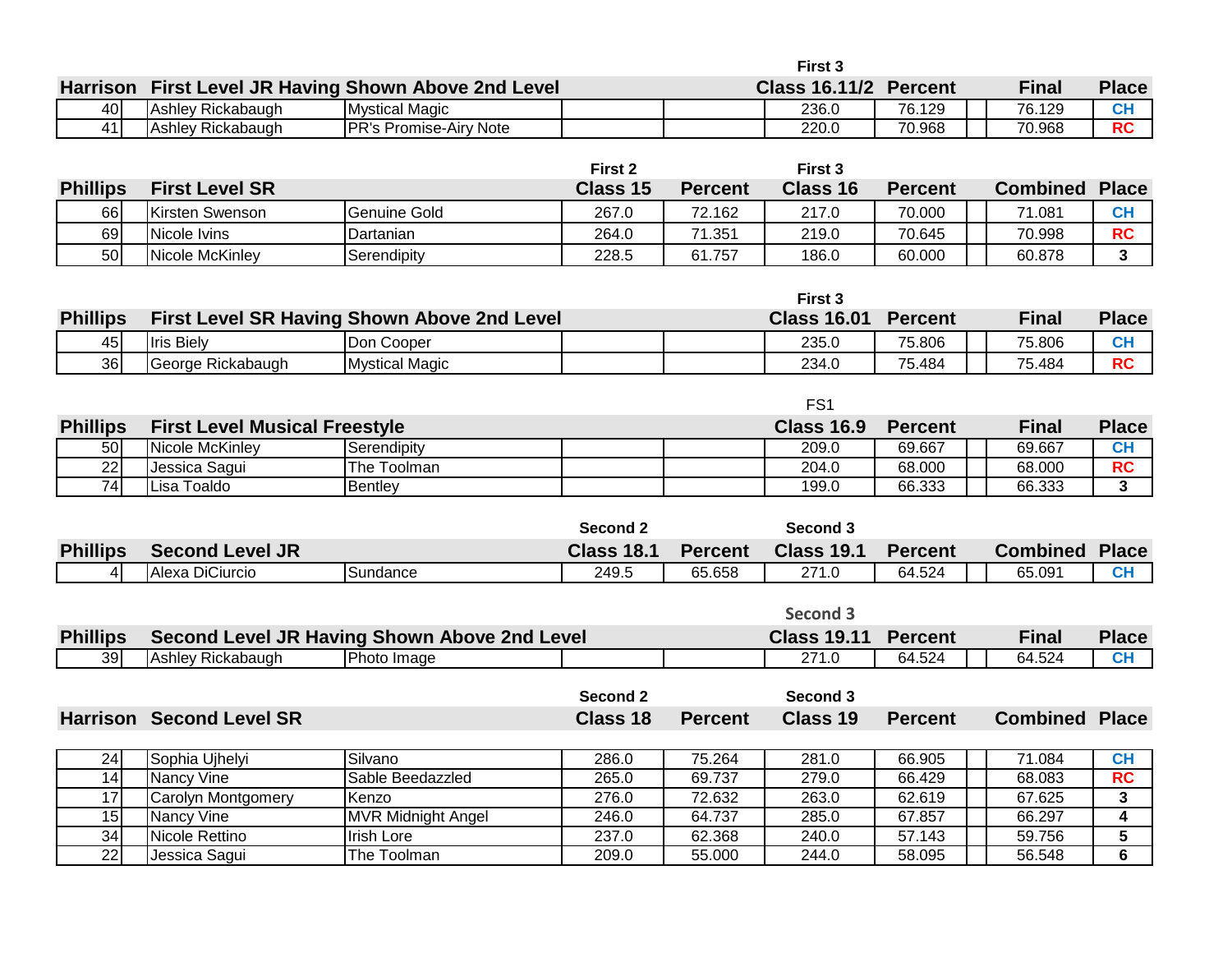|                 |                                       |                                                       |                 |                | Second 3           |                |                 |              |
|-----------------|---------------------------------------|-------------------------------------------------------|-----------------|----------------|--------------------|----------------|-----------------|--------------|
|                 |                                       | Harrison Second Level SR Having Shown Above 2nd Level |                 |                | <b>Class 19.01</b> | <b>Percent</b> | <b>Final</b>    | <b>Place</b> |
| 49              | Sharon Lutgen                         | Bonjour                                               |                 |                | 306.0              | 72.857         | 72.857          | <b>CH</b>    |
|                 |                                       |                                                       |                 |                | FS <sub>2</sub>    |                |                 |              |
| <b>Phillips</b> | <b>Second Level Musical Freestyle</b> |                                                       |                 |                | <b>Class 19.8</b>  | <b>Percent</b> | <b>Final</b>    | <b>Place</b> |
| 34              | Nicole Rettino                        | <b>Irish Lore</b>                                     |                 |                | 205.0              | 68.333         | 68.333          | CH           |
|                 |                                       |                                                       |                 |                |                    |                |                 |              |
|                 |                                       |                                                       |                 |                | <b>PDD</b>         |                |                 |              |
| <b>Harrison</b> | <b>Pas De Deux Second Level</b>       |                                                       |                 |                | <b>Class 19.9</b>  | <b>Percent</b> | <b>Final</b>    | <b>Place</b> |
| 16 and 14       | <b>Iris Biely &amp; Nancy Vine</b>    | Angel and Sable                                       |                 |                | 144.0              | 72.000         | 72.000          | <b>CH</b>    |
|                 |                                       |                                                       |                 |                |                    |                |                 |              |
|                 |                                       |                                                       | Third 2         |                | Third 3            |                |                 |              |
| <b>Ebner</b>    | <b>Third Level SR</b>                 |                                                       | <b>Class 21</b> | <b>Percent</b> | <b>Class 22</b>    | <b>Percent</b> | <b>Combined</b> | <b>Place</b> |
|                 | Leigha Davanzo-Allen                  | Ashiroh                                               | 274.0           | 66.829         | 258.5              | 66.282         | 66.556          | <b>CH</b>    |
| 43              | <b>Iris Biely</b>                     | Paradox                                               | 265.0           | 64.634         | 263.0              | 67.436         | 66.035          | <b>RC</b>    |
|                 |                                       |                                                       |                 |                |                    |                |                 |              |
|                 |                                       |                                                       |                 |                | Fourth 3           |                |                 |              |
| <b>Ebner</b>    | <b>Fourth Level SR</b>                |                                                       |                 |                | Class 25           | <b>Percent</b> | <b>Final</b>    | <b>Place</b> |
| 37              | George Rickabaugh                     | Paradox                                               |                 |                | 274.5              | 68.625         | 68.625          | CH           |
| $\overline{48}$ | Leslie Savage                         | Inspiration                                           |                 |                | 228.0              | 57.000         | 57.000          | <b>RC</b>    |
|                 |                                       |                                                       |                 |                |                    |                |                 |              |
|                 |                                       |                                                       |                 |                | <b>PSG</b>         |                |                 |              |
| <b>Ebner</b>    | <b>Prix St. Georges SR</b>            |                                                       |                 |                | <b>Class 26</b>    | <b>Percent</b> | <b>Final</b>    | <b>Place</b> |
| 44              | <b>Iris Biely</b>                     | <b>Randolf Scott</b>                                  |                 |                | 252.0              | 66.316         | 66.316          | <b>CH</b>    |
| 59              | Samantha Hodgson                      | Sure Is Bright                                        |                 |                | 214.5              | 56.447         | 56.447          | <b>RC</b>    |
|                 |                                       |                                                       |                 |                |                    |                |                 |              |
|                 |                                       |                                                       |                 |                | <b>Grand Prix</b>  |                |                 |              |
| <b>Ebner</b>    | <b>Grand Prix SR</b>                  |                                                       |                 |                | <b>Class 29</b>    | <b>Percent</b> | <b>Final</b>    | <b>Place</b> |
| 58              | Samantha Hodgson                      | Bey Moon Zela                                         |                 |                | 304.0              | 64.681         | 64.681          | <b>CH</b>    |